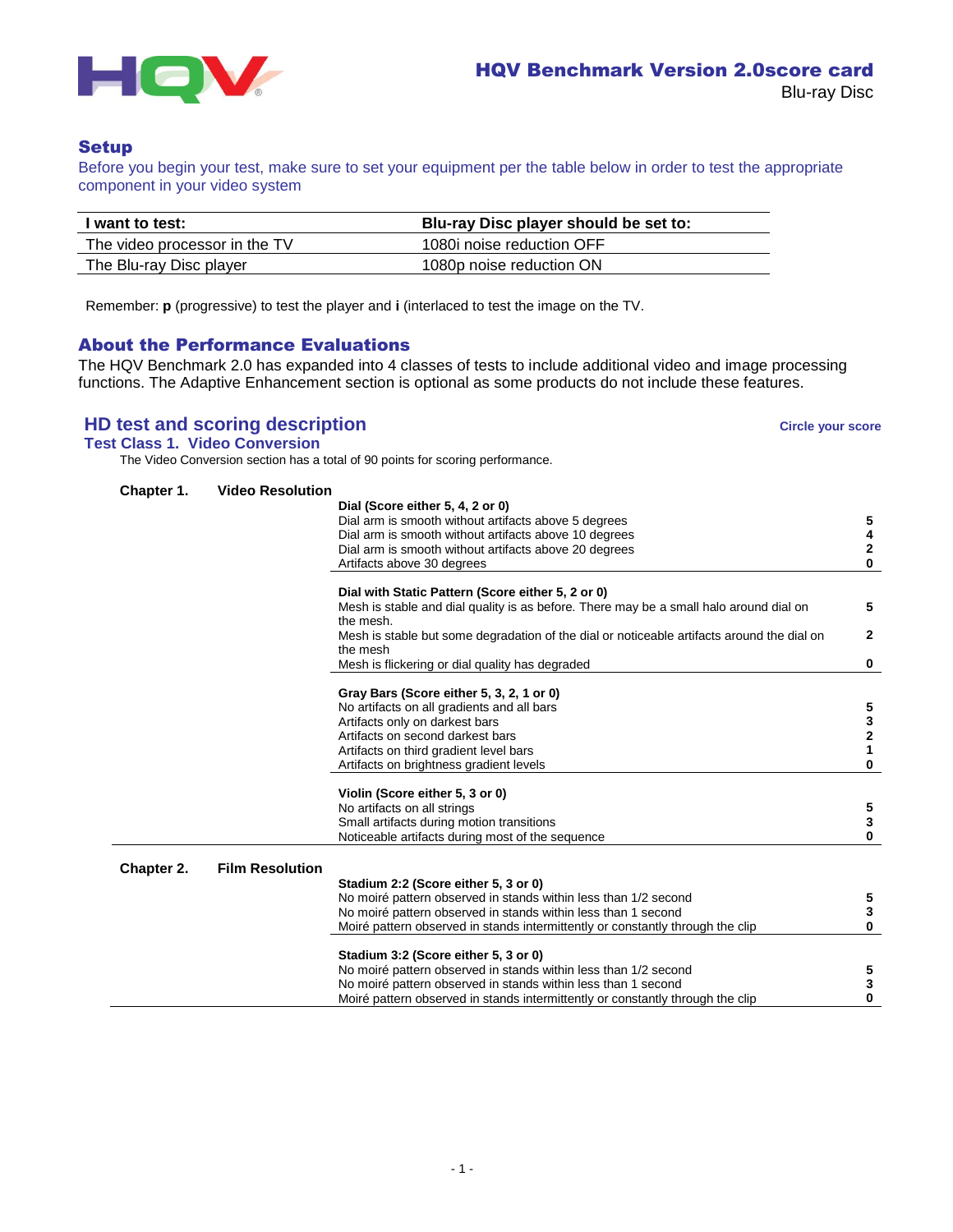

# **HD test and scoring description (cont.) Circle your score** circle your score

| Chapter 3. | <b>Overlay on Film</b> |                                                                                                                                                 |                   |
|------------|------------------------|-------------------------------------------------------------------------------------------------------------------------------------------------|-------------------|
|            |                        | Horizontal Text Scroll (Score either 5, 3 or 0)                                                                                                 |                   |
|            |                        | No shredding artifacts can be observed in the text or background                                                                                | 5                 |
|            |                        | Observable artifacts in the text or background when subtitle first appears but quickly                                                          | $\mathbf{3}$      |
|            |                        | corrected<br>Shredding observed on the text or background through majority of sequence                                                          | 0                 |
|            |                        |                                                                                                                                                 |                   |
|            |                        | Vertical Text Scroll (Score either 5, 3 or 0)<br>No flicking or serration artifacts in the top and bottom edge of the characters nor in the     | 5                 |
|            |                        | background                                                                                                                                      |                   |
|            |                        | Flicking or serration artifacts in the text and background when the subtitles first appear<br>but quickly corrected                             | 3                 |
|            |                        | Flicking or serration artifacts in the top and bottom of the edge of the characters or in the<br>background                                     | 0                 |
| Chapter 4. | <b>Response Time</b>   |                                                                                                                                                 |                   |
|            |                        | <b>Transition</b>                                                                                                                               |                   |
|            |                        | 3:2 Lock (Score either 5, 2 or 0)                                                                                                               |                   |
|            |                        | Takes less than 1/2 second to transition from 2:2 to 3:2                                                                                        | 5                 |
|            |                        | Takes more than 1/2 second to transition from 2:2 to 3:2<br>Takes more than one second to transition from 2:2 to 3:2                            | $\mathbf{2}$<br>0 |
|            |                        |                                                                                                                                                 |                   |
|            |                        | 2:2 Lock (Score either 5, 2 or 0)                                                                                                               |                   |
|            |                        | Takes less than 1/2 second to transition from 3:2 to 2:2                                                                                        | 5                 |
|            |                        | Takes more than 1/2 second to transition from 3:2 to 2:2                                                                                        | $\mathbf{2}$      |
|            |                        | Takes more than one second to transition from 3:2 to 2:2                                                                                        | 0                 |
|            |                        |                                                                                                                                                 |                   |
| Chapter 5. | <b>Multi-Cadence</b>   | The 2:2 and 3:2 clips are not scored as they are separately included in another section.                                                        |                   |
|            |                        |                                                                                                                                                 |                   |
|            |                        | 2:2:2:4 24 FPS DVCAM Video (Score either 5, 3 or 0)                                                                                             | 5                 |
|            |                        | No moiré pattern observed in stands within less than 1/2 second<br>No moiré pattern observed in stands within less than 1 second                | $\mathbf{3}$      |
|            |                        | Moiré pattern observed in stands intermittently or constantly through the clip                                                                  | 0                 |
|            |                        |                                                                                                                                                 |                   |
|            |                        | 2:3:3:2 24 FPS DVCAM Video (Score either 5, 3 or 0)                                                                                             |                   |
|            |                        | No moiré pattern observed in stands within less than 1/2 second<br>No moiré pattern observed in stands within less than 1 second                | 5<br>3            |
|            |                        | Moiré pattern observed in stands intermittently or constantly through the clip                                                                  | $\mathbf 0$       |
|            |                        |                                                                                                                                                 |                   |
|            |                        | 3:2:3:2:2 24 FPS Vari-speed (Score either 5, 3 or 0)                                                                                            |                   |
|            |                        | No moiré pattern observed in stands within less than 1/2 second<br>No moiré pattern observed in stands within less than 1 second                | 5<br>$\mathbf{3}$ |
|            |                        | Moiré pattern observed in stands intermittently or constantly through the clip                                                                  | 0                 |
|            |                        |                                                                                                                                                 |                   |
|            |                        | 5:5 12 FPS Animation (Score either 5, 3 or 0)                                                                                                   |                   |
|            |                        | No moiré pattern observed in stands within less than 1/2 second                                                                                 | 5                 |
|            |                        | No moiré pattern observed in stands within less than 1 second<br>Moiré pattern observed in stands intermittently or constantly through the clip | 3<br>0            |
|            |                        |                                                                                                                                                 |                   |
|            |                        | 6:4 12 FPS Animation (Score either 5, 3 or 0)                                                                                                   |                   |
|            |                        | No moiré pattern observed in stands within less than 1/2 second                                                                                 | 5<br>3            |
|            |                        | No moiré pattern observed in stands within less than 1 second<br>Moiré pattern observed in stands intermittently or constantly through the clip | 0                 |
|            |                        |                                                                                                                                                 |                   |
|            |                        | 8:7 8 FPS Animation (Score either 5, 3 or 0)                                                                                                    |                   |
|            |                        | No moiré pattern observed in stands within less than 1/2 second<br>No moiré pattern observed in stands within less than 1 second                | 5<br>3            |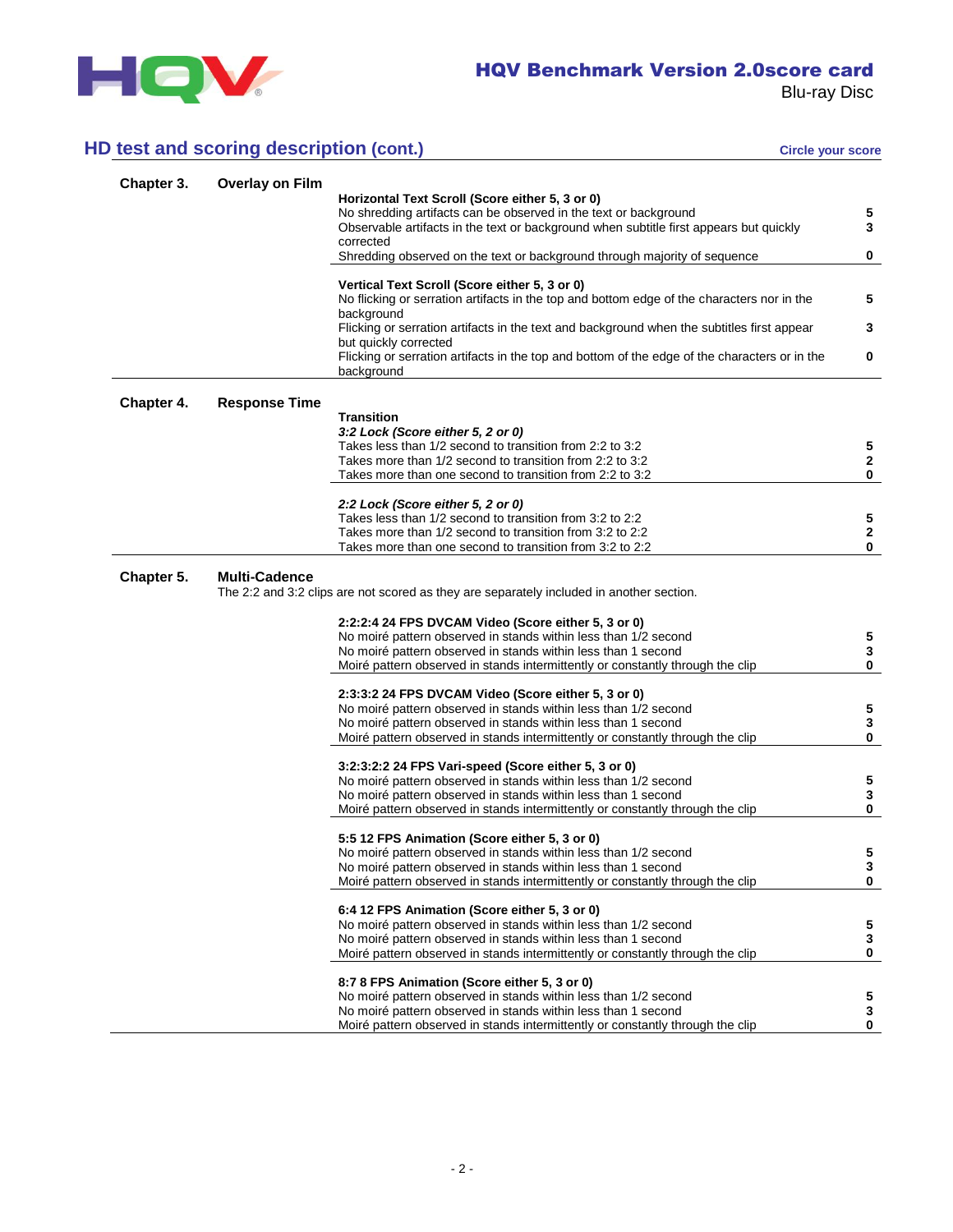

# **HD test and scoring description (cont.)**

|  |  | Circle your score |  |
|--|--|-------------------|--|
|  |  |                   |  |

| Chapter 6. | <b>Color Upsampling Errors</b>                                                                            |
|------------|-----------------------------------------------------------------------------------------------------------|
|            | Interlace Chroma Problem (ICP) (Score either 5, 2 or 0)                                                   |
|            | No visible color lines can be observed in the dark region around the color bars of patch.<br>5            |
|            | The color bars should be smooth.                                                                          |
|            | Very faint color lines can be observed in the dark region around the color bars of patch.<br>$\mathbf{2}$ |
|            | The color bars has some mild stair stepping.                                                              |
|            | Highly observable color lines in the dark region around the color bars of patch and within<br>0           |
|            | the color bars                                                                                            |
|            | <b>Red Flower-ICP</b>                                                                                     |
|            | The red flower provides a natural image to view the artifact. The artifact can be observed around         |
|            | the outer leaf edge.                                                                                      |
|            |                                                                                                           |
|            | Chroma Upsampling Error (CUE) – Film (Score either 5, 2 or 0)                                             |
|            | No visible color lines can be observed in the dark region around the color bars of patch.<br>5            |
|            | The color bars should be smooth.                                                                          |
|            | Very faint color lines can be observed in the dark region around the color bars of patch.<br>$\mathbf{2}$ |
|            | The color bars have some mild stair stepping.                                                             |
|            | Highly observable color lines in the dark region around the color bars of patch and within<br>0           |
|            | the color bars                                                                                            |
|            | <b>Red Flower - CUE</b>                                                                                   |
|            | The red flower provides a natural image to view the artifact. The artifact can be observed around         |
|            | the outer leaf edge.                                                                                      |
|            |                                                                                                           |

# *Total score for section 1:*

## **Test Class 2. Noise and Artifact Reduction**

The Noise and Artifact Reduction test section has a total of 60 points for scoring performance.

# **Chapter 1. Random Noise**

Random noise can originate in source content such as image sensor noise and film grain noise or is created during signal transmission and processing. The noise characteristic can vary in size and strength. These sequences evaluate the temporal noise reduction of the video processor.

| Noise well reduced and details not softened or smeared    |  |
|-----------------------------------------------------------|--|
| Noise lightly reduced and details not softened or smeared |  |
| Noise not reduced or details softened or smeared          |  |
| Flower (Score either 5, 2 or 0)                           |  |
| This test is for medium to high setting                   |  |
| Noise well reduced and details not softened or smeared    |  |
| Noise lightly reduced and details not softened or smeared |  |
| Noise not reduced or details softened or smeared          |  |
| Sunrise (Score either 5, 2 or 0)                          |  |
| This test is for medium to high setting                   |  |
| Noise well reduced and details not softened or smeared    |  |
| Noise lightly reduced and details not softened or smeared |  |
| Noise not reduced or details softened or smeared          |  |
| Harbor Night (Score either 5, 2 or 0)                     |  |
| This test is for medium to high setting                   |  |
| Noise well reduced and details not softened or smeared    |  |
| Noise lightly reduced and details not softened or smeared |  |
| Noise not reduced or details softened or smeared          |  |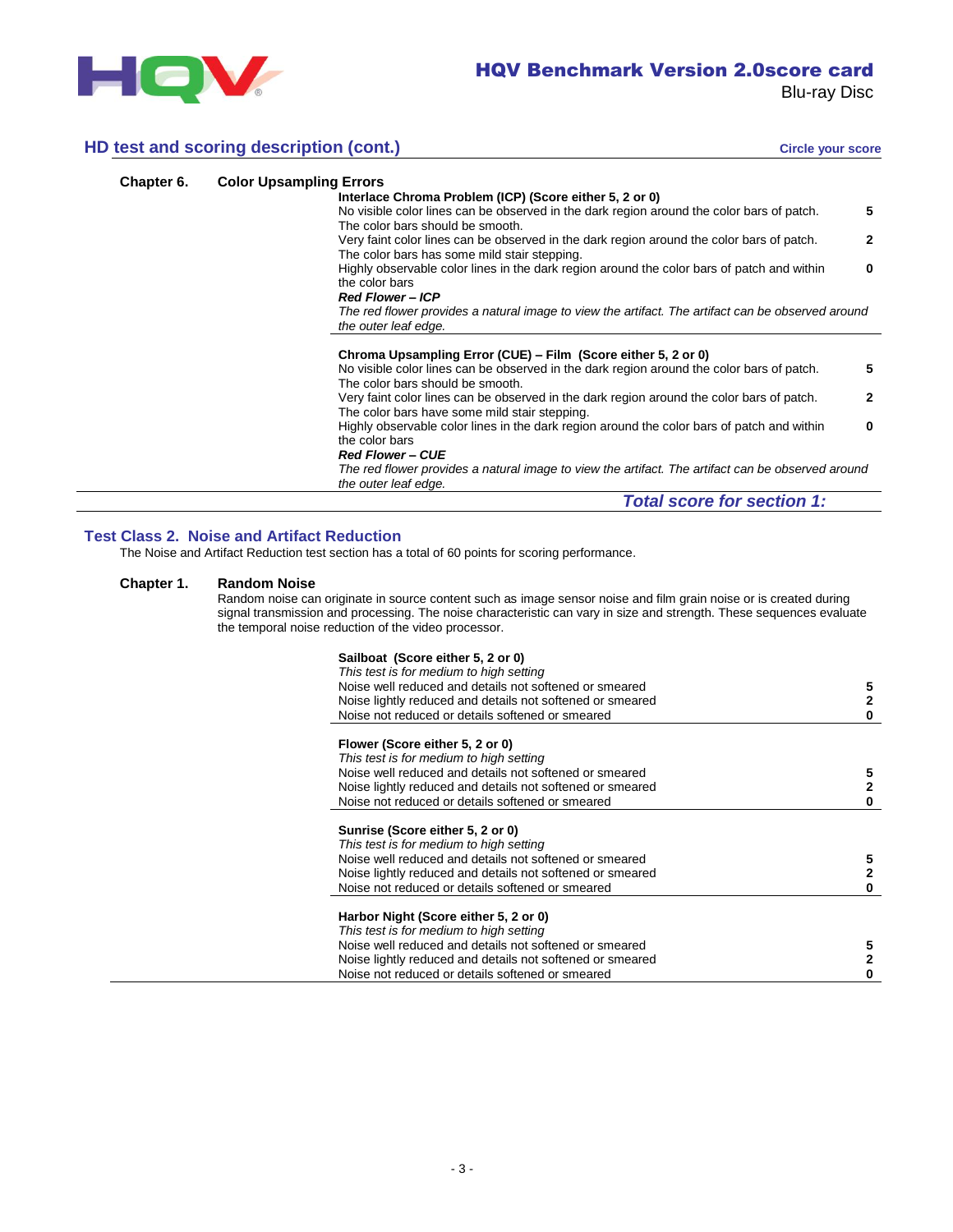

# **HD test and scoring description (cont.) Circle your score** Circle your score

| Chapter 2. | <b>Compression Artifacts</b> |                                                                                                                                                                               |   |
|------------|------------------------------|-------------------------------------------------------------------------------------------------------------------------------------------------------------------------------|---|
|            |                              | Scrolling Text (Score either 5, 3 or 0)                                                                                                                                       |   |
|            |                              | Noise around the edge of the characters is significantly reduced and the characters are<br>not softened. As well, the blocks in the background are softened and not distinct. | 5 |
|            |                              | Noise between the characters is substantially (not fully) reduced around the edge of the<br>characters. As well, the blocks in the background are softened and not distinct   | 3 |
|            |                              | No noise is reduced around the characters or in the background.                                                                                                               | 0 |
|            |                              | Roller Coaster (Score either 5, 3 or 0)                                                                                                                                       |   |
|            |                              | Noise around the edge of the structures and coaster is significantly reduced and blocks<br>in the sky are softened and not distinct without loss of detail                    | 5 |
|            |                              | Noise around the edge of the structures and coaster and blocks in the sky is reduced but<br>not fully                                                                         | 3 |
|            |                              | No noise is reduced around objects or details are smeared or softened                                                                                                         | 0 |
|            |                              |                                                                                                                                                                               |   |
|            |                              | Ferris Wheel (Score either 5, 3 or 0)                                                                                                                                         |   |
|            |                              | Noise around the edge of the structures and coaster is significantly reduced and blocks<br>in the sky are softened and not distinct. No detail is lost.                       | 5 |
|            |                              | Noise around the edge of the structures and coaster and blocks in the sky is reduced but<br>not fully                                                                         | 3 |
|            |                              | No noise is reduced around objects or details are smeared or softened                                                                                                         | 0 |
|            |                              |                                                                                                                                                                               |   |
|            |                              | Bridge Traffic (Score either 5, 3 or 0)                                                                                                                                       |   |
|            |                              | Noise around the edge of the bridge and cars is significantly reduced and without loss of<br>detail in either the road, structure, or vegetation                              | 5 |
|            |                              | Noise around the edge of the bridge and cars is somewhat reduced but not fully or some                                                                                        | 3 |
|            |                              | lost of detail in either the road, structures, or vegetation                                                                                                                  |   |
|            |                              | No noise is reduced around objects or details are smeared or softened                                                                                                         | 0 |

# **Chapter 3. Upscaled Compression Artifacts**

With increasing viewing of internet video content on large screen HD displays, the poor quality of low bandwidth video is more distracting and objectionable due to scaled up compression artifacts. It is highly desirable to reduce these artifacts so that the content can be better enjoyed. These sequences are used to evaluate the noise reducer's ability to process upscaled images. The sequences are SD resolution compressed at 2 Mbits and then upscaled to 1080P. As the images are scaled up, the noise artifacts are much larger and more visible requiring the noise reducer to detect and process a larger area. The results should be similar to the native HD sequences although softer. The noise reducer may need to be set at the higher settings to be effective.

| Text Pattern (Score either 5, 3 or 0)                                                                                                                                         |          |
|-------------------------------------------------------------------------------------------------------------------------------------------------------------------------------|----------|
| Noise around the edge of the characters is significantly reduced and the characters are<br>not softened. As well, the blocks in the background are softened and not distinct. | 5        |
| Noise between the characters is substantially (not fully) reduced around the edge of the<br>characters. As well, the blocks in the background are softened and not distinct.  | 3        |
| No noise is reduced around the characters or in the background                                                                                                                | $\bf{0}$ |
|                                                                                                                                                                               |          |
| Roller Coaster (Score either 5, 3 or 0)                                                                                                                                       |          |
| Noise around the edge of the structures and coaster is significantly reduced and blocks                                                                                       | 5        |
| in the sky are softened and not distinct without loss of detail                                                                                                               |          |
| Noise around the edge of the structures and coaster and blocks in the sky is reduced but                                                                                      | 3        |
| not fully                                                                                                                                                                     |          |
| No noise is reduced around objects or details are smeared or softened                                                                                                         | 0        |
|                                                                                                                                                                               |          |
| Ferris Wheel (Score either 5, 3 or 0)                                                                                                                                         |          |
| Noise around the edge of the structures and coaster is significantly reduced and blocks<br>in the sky are softened and not distinct. No detail is lost.                       | 5        |
| Noise around the edge of the structures and coaster and blocks in the sky is reduced but                                                                                      | 3        |
| not fully                                                                                                                                                                     |          |
| No noise is reduced around objects or details are smeared or softened                                                                                                         | 0        |
|                                                                                                                                                                               |          |
| Bridge (Score either 5, 3 or 0)                                                                                                                                               |          |
| Noise around the edge of the bridge and cars is significantly reduced and without loss of                                                                                     | 5        |
| detail in either the road, structure, or vegetation                                                                                                                           |          |
| Noise around the edge of the bridge and cars is somewhat reduced but not fully or some                                                                                        | 3        |
| lost of detail in either the road, structures, or vegetation                                                                                                                  |          |
| No noise is reduced around objects or details are smeared or softened                                                                                                         | 0        |
| <b>Total score for section 2:</b>                                                                                                                                             |          |
|                                                                                                                                                                               |          |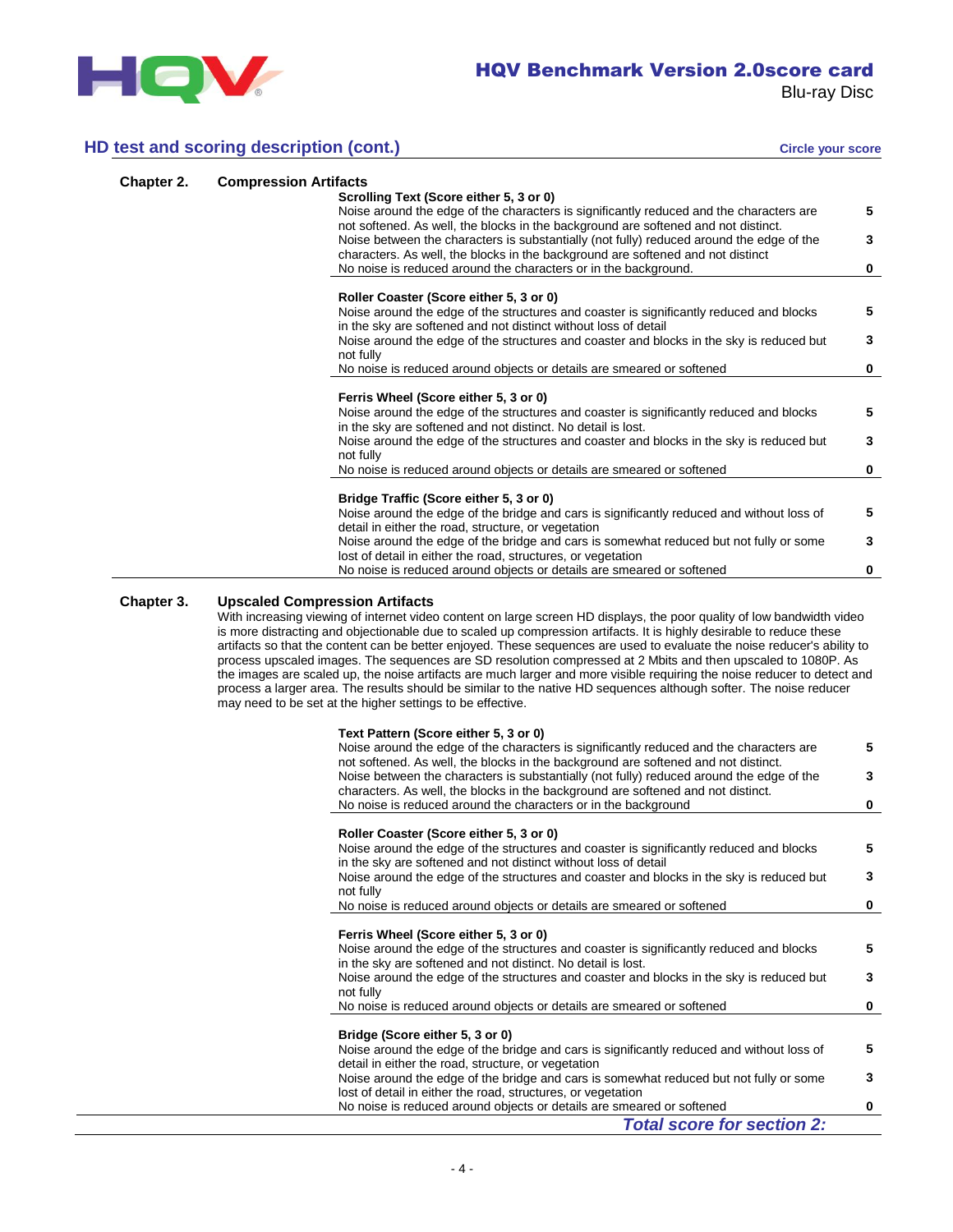

# **HD test and scoring description (cont.) Circle your score** circle your score

**5**

**2**

**5**

**2**

# **Test Class 3. Image Scaling and Enhancements**

The image scaling and enhancement section has a total of 3 points for scoring performance.

ghosting

## **Chapter 1. Scaling and Filtering**

# **Luminance Frequency Bands (Score either 5, 2 or 0)** Uniform and full amplitude on all bands and without ringing or ghosting of the lines outside the pattern Some non-uniform or attenuation only on the highest band or mild faint ringing or ghosting Some non-uniformity or attenuation on any bands or heavy ringing or ghosting **0 Chrominance Frequency Bands (Score either 5, 2 or 0)** Uniform and full amplitude on all bands and without ringing or ghosting of the lines outside the pattern Some non-uniform or attenuation only on the highest band or mild faint ringing or

#### **Vanishing Text (Score either 5, 2 or 0)**

| Outlines around the characters are smooth without any striping or stepping artifacts        | 5 |
|---------------------------------------------------------------------------------------------|---|
| Slight striping or stair stepping on the edge of the characters or ringing artifacts around | 2 |
| the characters                                                                              |   |
| Noticeable striping or stair stepping on the edge of the characters or ringing artifacts    | 0 |
| around the characters                                                                       |   |

Some non-uniformity or attenuation on any bands or heavy ringing or ghosting **0**

#### **Chapter 2. Resolution Enhancement**

Video content may be of low resolution or low detail or may have been sampled up from lower resolution sources. Content of this nature would appear soft. Even high resolution images may look soft when captured with low quality optics and sensors or when they have been filtered. Image detail can be enhanced by such techniques as sharpening, transition enhancement, unsharp mask, and local contrast enhancement. These techniques can provide benefits but may have visual artifacts. These test sequences assess how well the technology works and in adapting to content of varying quality.

#### **Brook, Mountain, Time Elapsed Flower, Red Hair, Wood Grain (Score either 15, 10, 5 or 0)**

| The score is based on evaluating sequence of images. Note that fine detail would not be  |    |
|------------------------------------------------------------------------------------------|----|
| observable on small screens or displays that are not full HD resolution.                 |    |
| Fine details are more distinct and 3 dimensional. No bright or dark outlines are         | 15 |
| introduced around characters or objects.                                                 |    |
| Fine details are more distinct and 3 dimensional. Some bright or dark outlines are       | 10 |
| introduced around characters or objects.                                                 |    |
| Fine details are more distinct and 3 dimensional but mild bright or dark outlines appear | 5  |
| around characters and objects                                                            |    |
| No enhancement of detail was observed or the enhancement looks course and artificial     | 0  |
| <b>Total score for section 3:</b>                                                        |    |
|                                                                                          |    |

## **Test Class 4. Adaptive Processing**

The adaptive processing section has a total of 30 points for scoring performance.

#### **Chapter 1. Contrast Enhancement**

| Theme Park (Score either 5, 2 or 0)                                                                                                                                                       |  |
|-------------------------------------------------------------------------------------------------------------------------------------------------------------------------------------------|--|
| The overall image contrast expanded without loss of detail in the white or dark regions                                                                                                   |  |
| The overall image contrast expanded with slight loss of detail in the white or dark<br>regions                                                                                            |  |
| The overall image contrast expanded with moderate to high loss of detail in the white or<br>dark regions                                                                                  |  |
|                                                                                                                                                                                           |  |
|                                                                                                                                                                                           |  |
| Driftwood (Score either 5, 2 or 0)                                                                                                                                                        |  |
| The overall image contrast expanded without loss of detail in the white or dark regions<br>The overall image contrast expanded with slight loss of detail in the white or dark<br>regions |  |